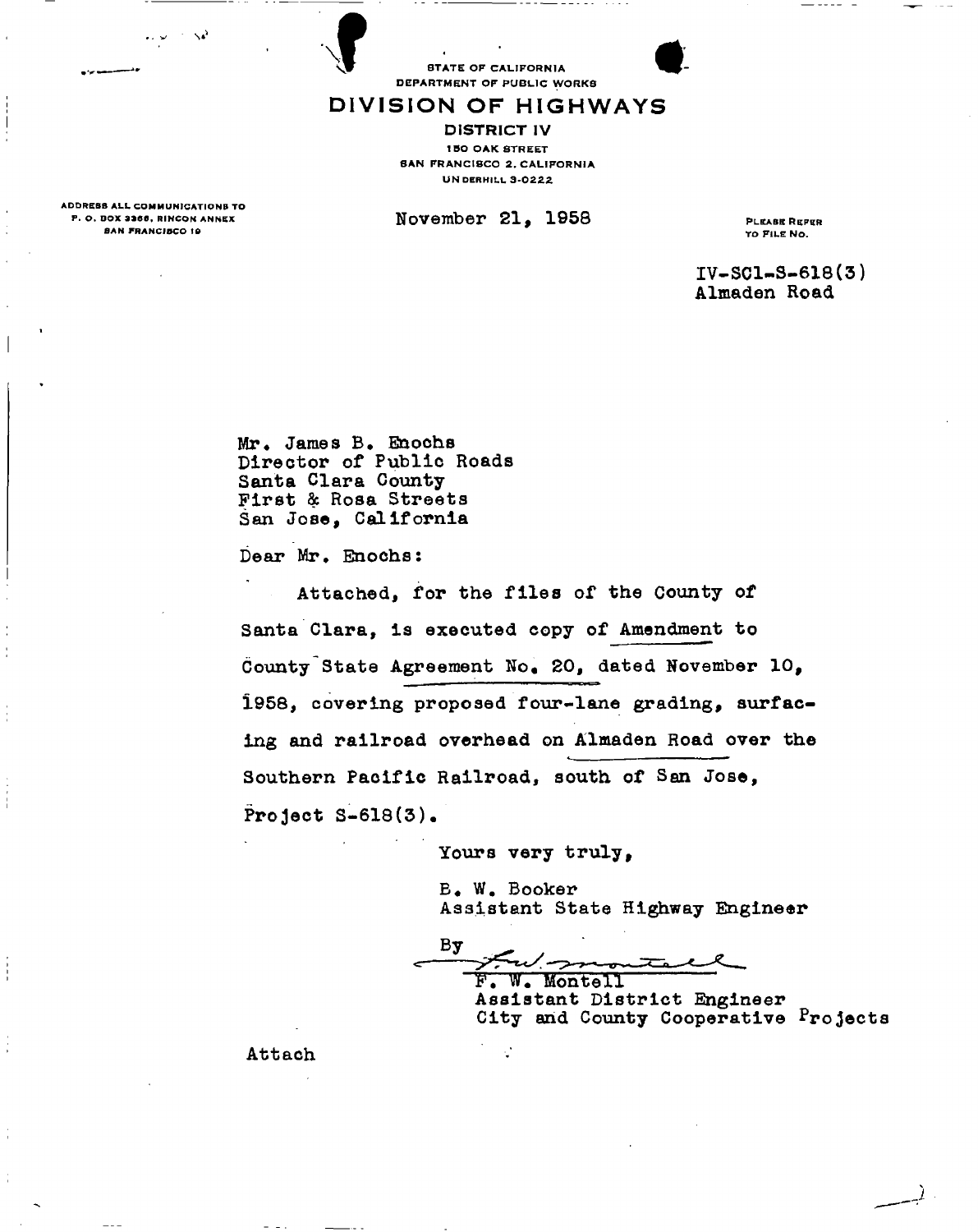### TO COUNTY-STATE AGREEMENT TO. 20 AMENDMENT IO COUNTI-SIAIE AGREEMENT NO. 20<br>Rodaral\_Aid Secondent Roads Federal-Aid Secondary Roads

|  | <u>ALFIADEN</u> | ROAD |  |
|--|-----------------|------|--|
|  |                 |      |  |

| ALFIADEN ROAD | TT)      | <u>Santa Clara – </u> |
|---------------|----------|-----------------------|
|               | District | County                |

District County <u>. FEDERAL PROJECT S-6l8(3) </u>  $\frac{1}{2}$ 

THIS AMERICAN CHARGE AGREEMENT, TO COUNTIER AGREEMENT NO. 201 PEDES AGREEMENT NO. 201 PEDES AGREEMENT NO. 201 SECONDARY ROADS, mad© in duplicate this 10th day of November 1958, by and between the COUNTY OP SANTA CLARA, State of California, hereinafter referred to as the "County," and the DEPARTMENT OF PUBLIC WORKS (Division of Highways) of the State of California, hereinafter referred to as the "Department."

# WITHERS

WHEREAS, on September 2, 1958, the parties hereto entered into COUNTY-STATE AGREEMENT NO. 20, FEDERAL-AID SECONDARY ROADS, concerning Federal Project S-618(3), covering proposed four-lane grading, surfacing and railroad overhead on ALMADEN ROAD over the grading, surfacing and railroad overhead on ALMADEN ROAD over the

WHEREAS, on October 29, 1958, nine bids were opened in nto for the construction of said Federal Project and the low bid found to be 5.75 percent more than the Engineer's preliminary estimate of cost; and

WHEREAS, it is to the public interest that a contract for the construction of said project be awarded to the aforesaid low  $t \cdot a \cdot a \cdot b$ 

WHEREAS, said parties now desire to amend said COUNTY-STATE AGREEMENT NO. 20 to provide for financing the increased cost of said project which is now estimated to be \$881,922.00 instead of  $$843,400.00$  as formerly estimated:

 $\frac{8}{3}$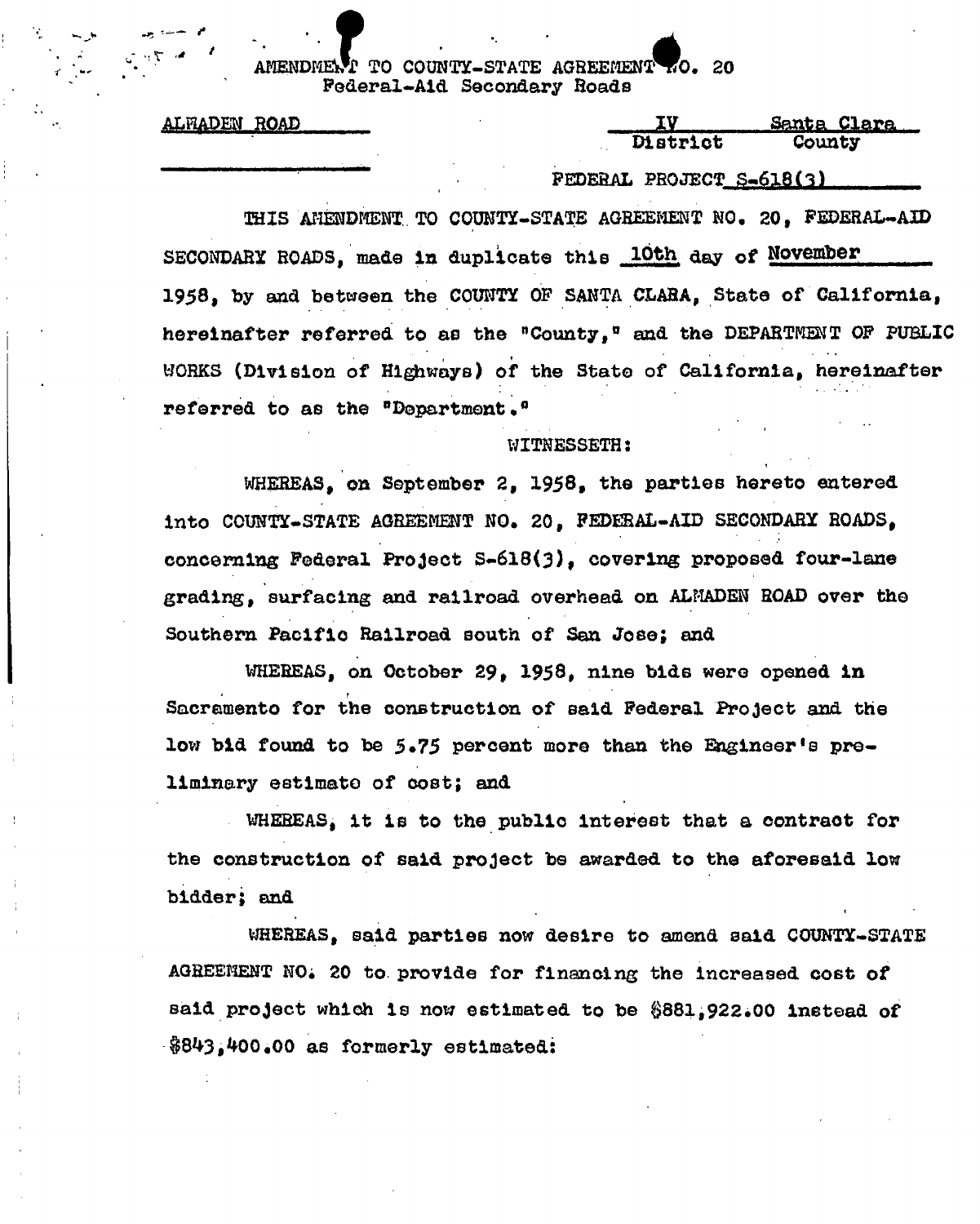HOW,THEREFORE, IT IS AGREED that said COUNTY-STATE AGREE-MENT NO. 20 be and the same is hereby amended in accordance with the attached page marked "Exhibit B-l,° consisting of one page which said Exhibit B-l shall be substituted for the page marked "Exhibit B" in said Agreement, and shall cancol and supersede said Exhibit B, becoming a part of said Agreement for all purposes. In all other respects said Agreement shall remain in'full force and effect.

2he Board of Supervisors of the County of Santa Clara, by Resolution dated November 10 1958, has approved this amendment to said Agreement and authorized its execution. IN WITNESS WHEREOF, the parties have hereunto affixed their hands and seals the day and year first above written.

Approval Recommended;

District Engineer

Engineer, Federal Secondary Roads

Approved as to Form and Procedure:

Attophey

| COUNTY OF SANTA CLARA  |
|------------------------|
|                        |
|                        |
| the Board<br>man<br>òБ |
|                        |
| DISTRICT NO.           |
| l Lift                 |
| DIStrict No.           |
|                        |
| DISCRICT NO.           |

Kuffard

State of California DEPARTMENT OF PUBLIC WORKS division of Highways

T. MoCOY State Highway Engineer Bу . E. trart Deputy **State Highway Engineer**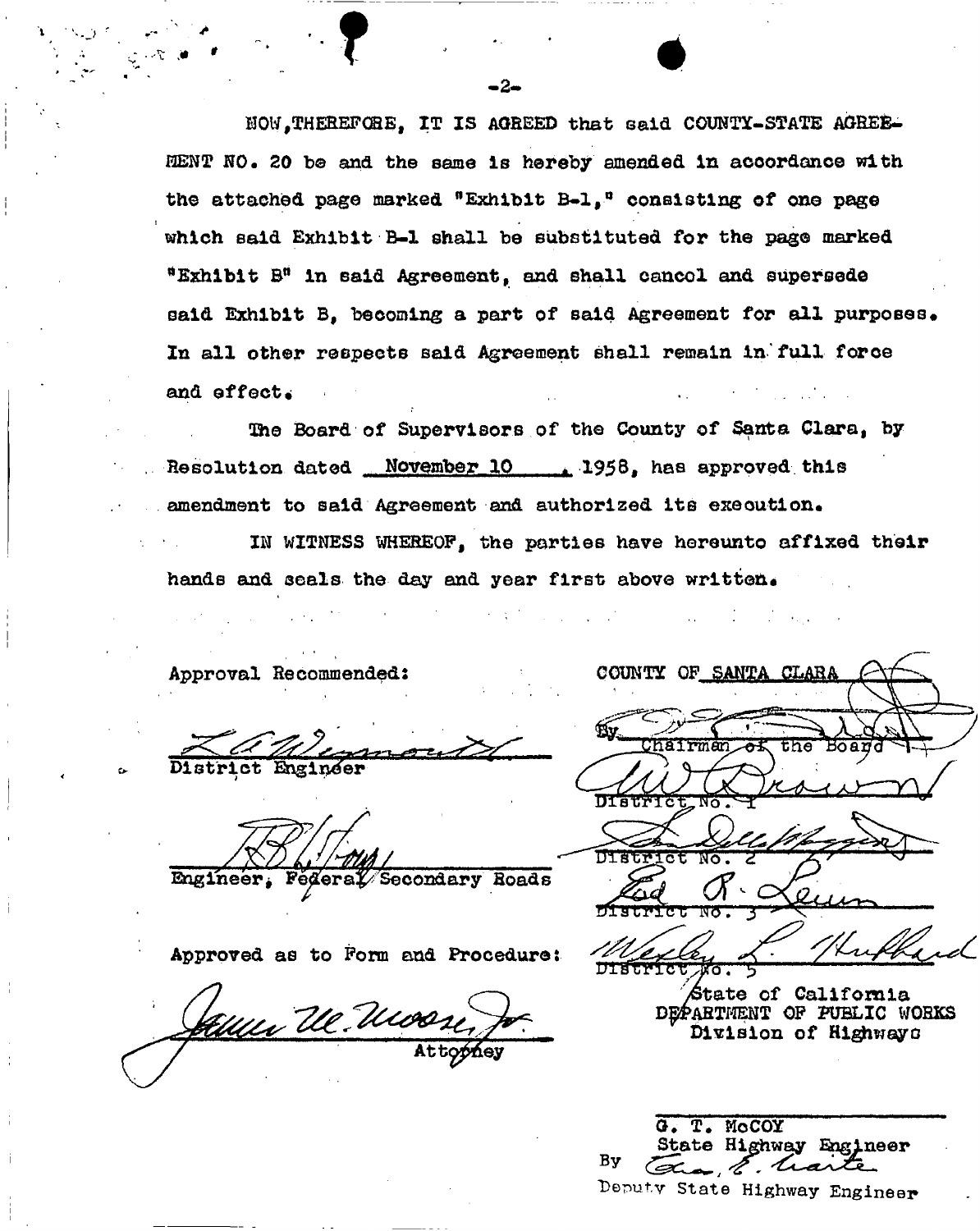Exhibit B-1<br>ARTICLE VI - Location of Project and Brief Doccription of Work Proposed:

Approved Federal-aid Secondary Project S-6l8(3), In Santa Clara County, covering proposed four-lane grading, surfacing and railroad overhead (Stage Construction of ultimate six-lanes) on ALMADEN ROAD over the Southern Pacific Railroad,' south of San Jose, net length 1.3 miles.

## ARTICLE VII - Funds to be Used for the Project: .

 $\sim$   $\sim$ 

1. The estimated cost of the project covered by this Agreement is:

|                                         | <u>Nonparticipating</u> | <u>Participating</u> | Total         |
|-----------------------------------------|-------------------------|----------------------|---------------|
| Contract Items                          | \$361,379.90            | \$431,294.80         | \$792,674.70  |
| Supplemental Work                       | 10,275.00               | 34.300.00            | 44.575.00     |
| Subtotal                                | \$371,654.90            | \$465,594.80         | \$837, 249.70 |
| Contingencies                           | 18,277,10               | 22.895.20            | 41,172,30     |
| CONTRACT TOTAL                          | \$389,932.00            | \$488,490.00         | \$878,422,00  |
| Preliminary Engr.                       | 800.00                  | 1,200,00             | 2,000,00      |
| Construction Engr.<br>(State-furnished) | 600.00                  | 900.00               | 1.500.00      |
| <b>TOTAL</b>                            | \$391,332.00            | \$490,590.00         | \$881,922.00  |

2. On the basis of the above estimate, this project will be financed as follows:

| Federal-aid Secondary Funds            | \$277,953.00 |
|----------------------------------------|--------------|
| State Highway Matching Funds           | 204,825.00   |
| City of San Jose Contribution          | 150,000,00   |
| County funds required for this project | 249.144.00   |
|                                        | \$881,922,00 |

County funds deposited to date for this project County funds to be deposited  $$239,144.00$ **10,000.00** 

The funds for the project are on the basis of contract prices. The amounts shown under the various categories of Paragraph 2, above, may be adjusted from time to time as the needs of the parties make it desirable, provided that the balances available in any category, the total estimated project legal pro rata are not exceeded. Any County excess of requirements for this project will be transferred to other projects at the request of the County, or refunded to the County. cost, or the maximum . Funds deposited in

The County authorizes the deposit with the Division of Highways of the necessary matching funds not already deposited and concurs in the award of a contract on the basis of the low bid.

ARTICLE VIII - Special Covenants:

1. This project has been approved by the Bureau of Public Roads as stage construction of the six-lane facility ultimately proposed. The County agrees to complete the improvement to the final stage with or without Federal participation when traffic warrants the provision of additional lanes.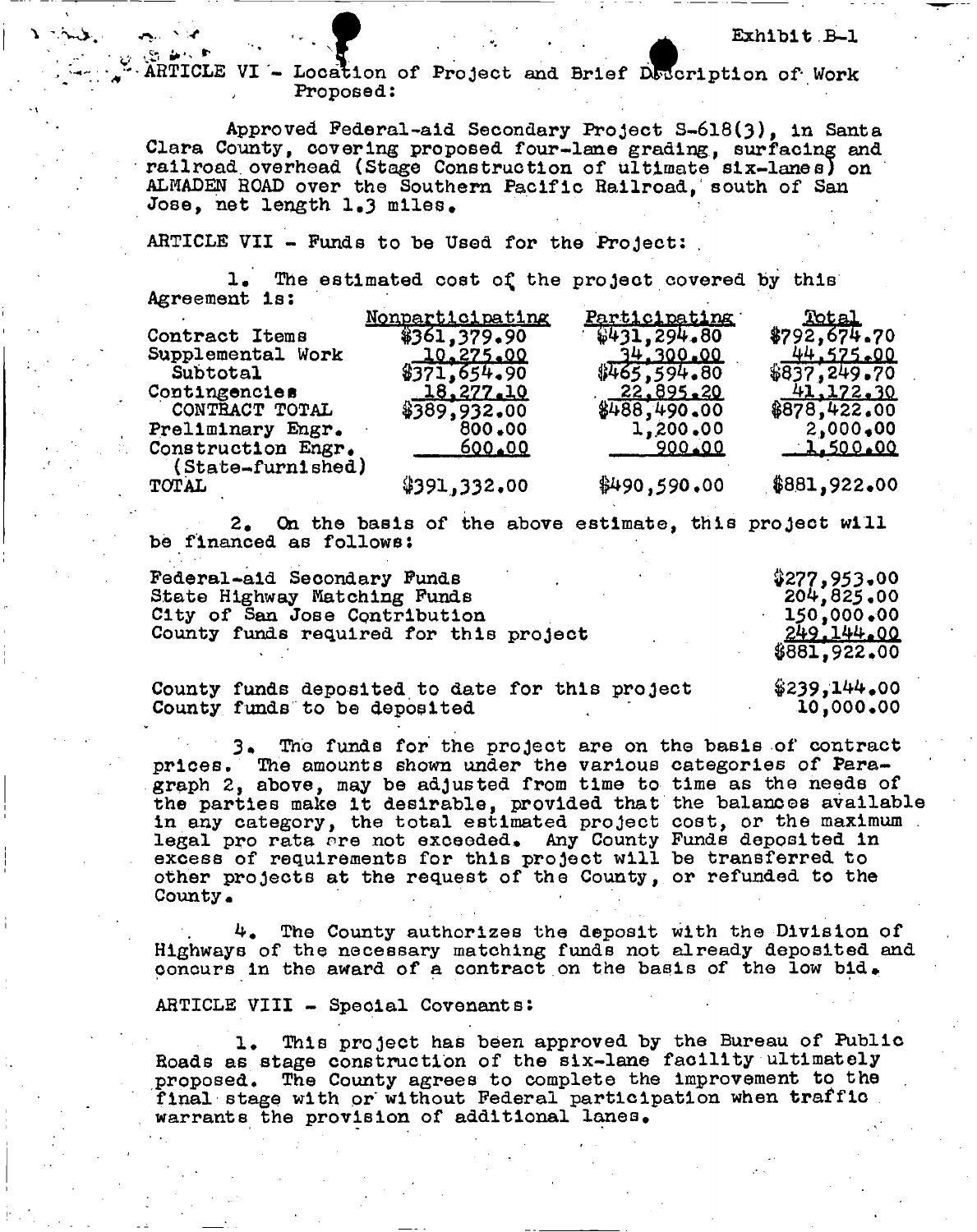RESOLUTION AUTHORIZING EXECUTION OF AMENDMENT TO COUNTY-STATE AGREEMENT NO. 20, FEDERAL-AID SECONDARY ROADS, CONGERNING FEDERAL PROJECT S**-6l8**(3) CONCERNING PROPOSED FOUR-LANE GRADING> SURFACING AND RAILROAD OVERHEAD ON ALMADEN ROAD OVER THE SOUTHERN PACIFIC RAILROAD SOUTH OF SAN JOSE

WHEREAS, on September 2, 1958, the County of Santa Clara and the Department of Public Works (Division of Highways) of the State of California entered into County-State Agreement No. 20, Federal-Aid secondary roads, concerning Federal Project S-618(3), covering proposed fpur-lane grading, surfacing and railroad overhead on, Almaden Road over the tracks of Southern Pacific Railroad; and

WHEREAS, the Couhty and State, now desire to amend said County-State Agreement No. 20 so as to provide for financing the increased cost of said Project.

NOW, THEREFORE, BE IT RESOLVED *thait* the Board of Supervisors \* • . of the County of Santa Clara hereby approves the amendment to County-State Agreement No. 20 and authorizes the execution of an amendment to said County-State Agreement No. 20 on behalf of the County of Santa Clara.

PASSED AND ADOPTED by the Board of Supervisors of the County of Santa Clara, State of California,' this 10th day of November, 1958 by the following vote:

AYES: Supervisors, **Bella Maggiore, Hubbard, Levin, Slaget** NOES: ABSENT: Supervisors, None Supervisors, None

Chairman of the Board of Supervisors

ATTEST: RICHARD OLSON, Clerk of<br>the Board of Supervisors

*11/12/56 All* dups to Eng. **NOV 10.1958- ROli** CALL : **m** / B **^lfX/^ ^**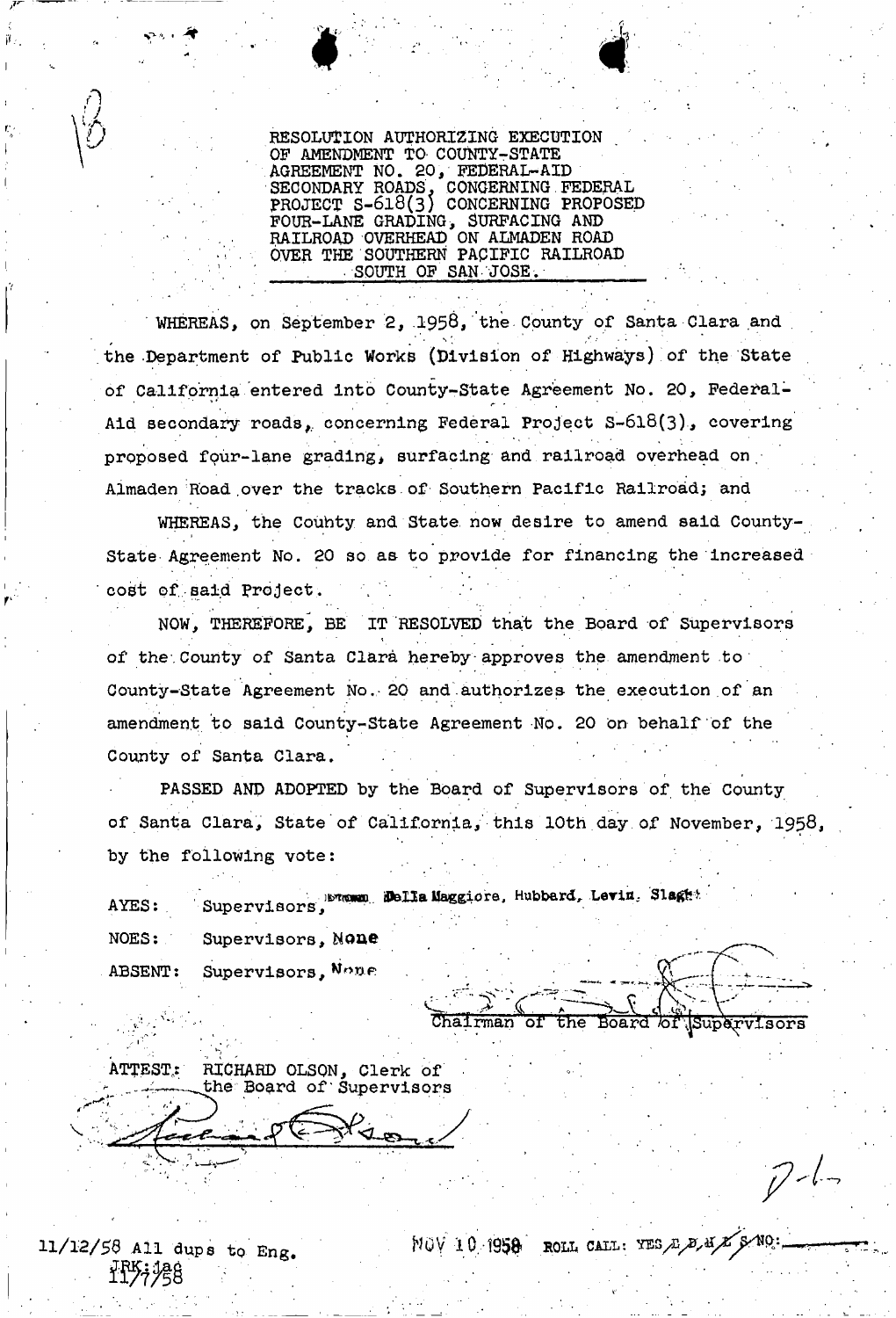$wH^{n}$ 



**STATE OF CALIFORNIA** DEPARTMENT OF PUBLIC WORKS

## DIVISION OF HIGHWAYS

DISTRICT IV 150 OAK STREET SAN FRANCISCO 2. CALIFORNIA **UNDERHILL 3-0222** 

**September 19, 1958** 

PLEASE REFER<br>TO FILE NO.

. . . . . . . .

**IV-SCl-S-6l8(3) ALMADEN** ROAD

**Mr. James B. Enochs Director of Public Works Santa Clara County First & Bosa Streets San Jose, California** 

**Dear Mr. Enochs:** 

**Attached for the files of the County of Santa Clara is executed copy of County-State Agreement No. 20, executed September 2, 1958, covering proposed four-lane grading, surfacing and railroad overhead (State Construction of ultimate six-lanes) on A1maden Hoad, Project S-6l8(3).** 

**Yours very truly,** 

**B. W. Booker Assistant State Highway Engineer** 

 $By$ 

**P. W. Montell** 

**Assistant District Engineer City and County Cooperative Projects** 

أناوي والمناو

**Attach** 



ADDRESS ALL COMMUNICATIONS TO<br>P. O. BOX 3346, RENCON ANNEX<br>SAN FRANCISCO 19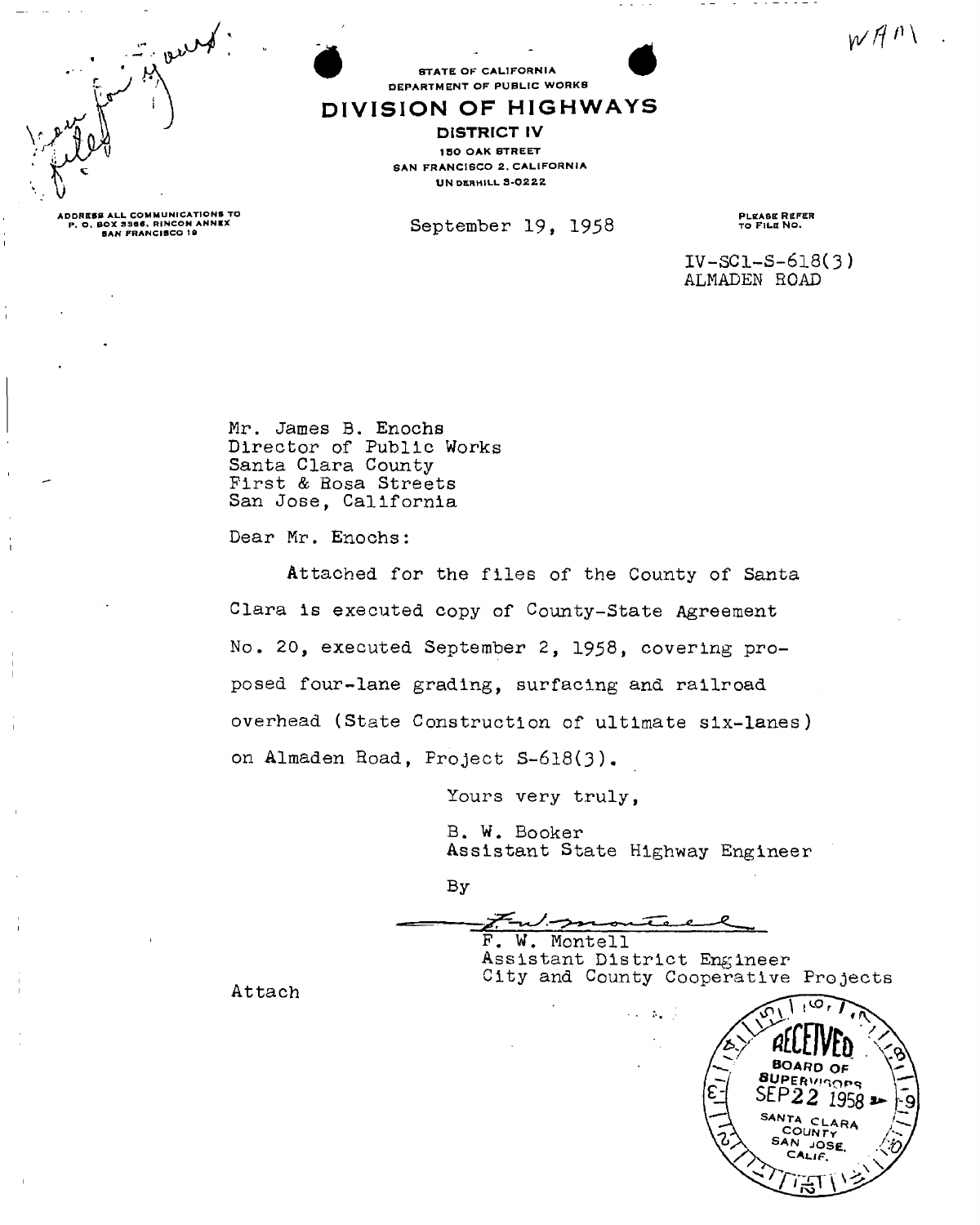## COUNTY-STATE AGREEMENT NO. 20 FEDERAL AI D SECONDARY ROADS

IV Santa Clara

f

FEDERAL PROJECT **CHOLOGY** 

ALMADEN ROAD

THIS AGREEMENT, made in duplicate this  $\frac{2hd}{2}$  day of September 1958,

by and between the COUNTY OF SANTA CLARA , State of California, hereinafter referred to as the "County," and the DEPARTMENT OF PUBLIC WORKS (Division of Highways) of the State of California, hereinafter referred to as the "Department,"

## WITNESSETH:

It is agreed between the parties that the project or projects hereinafter described shall be constructed under and pursuant to, and in accordance with the provisions of the attached Exhibits A and B, which exhibits are hereby made a part of this agreement.

Santa Clara<br>County agrees to provide necessary matching funds prior to award of contract.

The Board of Supervisors of the County of Santa Clar by

**Resolution dated** September 2, 1958 has approved this agreement and .authorized its execution.

IN WITNESS WHEREOF, the parties have hereunto affixed their hands and seals the day and year first above written.

**Approval Recommended:** 

**Diatrict Engineer** 

**Engineer, Federal/Secondary Roads** 

**Approved as to Form and Procedure!** 

**ATTORNEY for the Department** 

maa TIT S  $\overline{\mathtt{crot}}$  of  $\#$ 

**STATE OF CALIFORNIA**  DEPARTMENT OF PUBLIC WORKS **DIVISION OF HIGHWAYS** 

County of Santa Clara

**Gr« T. McCOT State Highway Bagineer**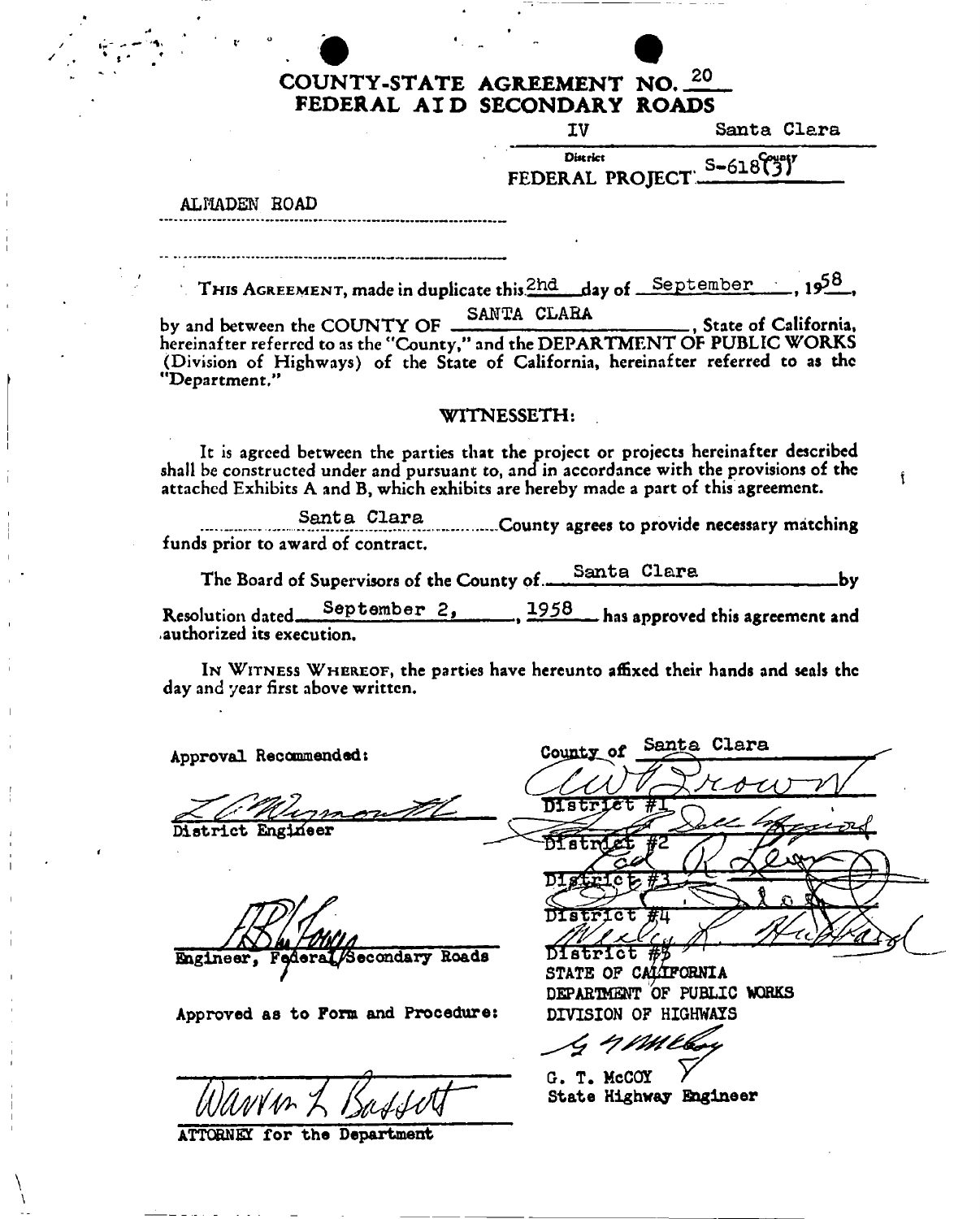#### Exhibit A

# Article I, This agreement is made in the light of the following facts and circumstances:

1. Under the provisions of the Federal-Aid Highway Acts ccrtain funds ire authorized to be appropriated for expenditure on a system of principal secondary roads to be selected by the State highway departments in cooperation with the county supervisors and the Commissioner of Public Roads. The route upon which the subject project is proposed hai been so selected and approved by the Commissioner of Public Roads for inclusion in the Federal-Aid Secondary Road System. Federal-Aid Highway funds are now available for obligation to the subject project.

2, The Department is required to enter into an agreement with the Commissioner of Public Roads relative to the prosecution of this project and the obligation of participating Federal-Aid funds.

THEREFORE, in consideration of the premises herein contained, the parties agree as follows:

Article II. Cooperation with the United States.

#### MAINTENANCE

1. The Federal-Aid Acts require that the maintenance of projects constructed thereunder shall be the responsibility of the State and that a project for which the Department proposes to provide maintenance by an agreement with the County shall not be approved if any project previously improved with Federal fundi under the provisions of the Federal Highway Acts, as amended and supplemented, which the County has agreed to maintain, is not being satisfactorily maintained as determined by the Commissioner.

It is therefore agreed that after completion of laid project or usable portions thereof, and upon notice of such completion, the County will maintain the completed works in a manner satisfactory to the authorized agents of the United States.

#### Article III. Control of Work.

#### RIGHT OF WAY

The furnishing of rights of way as provided for herein includes, in addition to all real property required for the improvement free and clear of obstructions and encumbrances, the payment of damages to real property not actually taken but injuriously affected by the propoaed improvement.

1. Such rights of way as are necessary for the construction of the proposed improvement, will be furniahed by the County.

2. It is understood that a contract for the construction of this project or any portion thereof cannot be awarded until the necessary right of way has been made available.

5. The County will furnish to the D partment prior to advertising of the project evidence that necessary rights of way are available for construction purposes.

4. The County agrees tp pay from county funds any costs, which are incurred in connection with this project, which arise out of right of way litigation or delays to the contractor because right of way has not been made available to him for the orderly proaecution of the work.

#### ENGINEERING

Preliminary Engineering—The term "preliminary engineering" as used herein includes all preliminary work, including but not restricted to, preliminary surveys and report, laboratory work, soil investigation, preparation of plans, design and advertising.

Construction Engineering—The te m "construction engineering" as used herein includes actual inspection of the work, necessary construction staking, laboratory and field testing, field reports and records, estimates, final report, and allowable expenses of employees engaged therein.

County employees shall perform all engineering work. It is understood that the Department is held responsible by the United States Government for the conduct of the work and for satisfactory results and that the Department may not delegate its responsibility. It is therefore agreed that the Department will exercise general supervision over the work and may take direct control of the subject project at its discretion when it is deemed that the responsibility of the Department requires.

When the cost of Right of Way, Preliminary Engineering or Construction Engineering, incurred by the County is to be borne in part by Federal-Aid funds, the Department will reimburse the County for services *performed* on the basis of the actual coat thereof to the County including compensation and expense of personnel working on the project, the required materials and the use of county-owned automobiles at the rate of four cents per mile, provided, however, that the County will contribute its general administrative and overhead expense. Payments for such work will be made by the Department upon receipt of bills therefor, prepared in such form and supported by such detail as may be prescribed by the Department. The Department and the Bureau of Public Roads shall be given access to the County's books and records for the purpose of checking costs paid or to be paid by the Department hereunder.

#### AWARD OF CONTRACT

Actual construction work will be performed by contract. The Department will make the final preparation for advertising, will advertise and award the contract and will make payments to the contractor as the same become due.

Prior to advertising for bids the County and the Department must agree on an engineer's estimate as to the estimated cost of the project. No contract for an amount in excess of said engineer's estimate will be awarded unless sufficient funds are available and both the Department and County agree to such award.

#### Article IV. Special Covenants.

1. Nonparticipating Items. All costs ruled ineligible under the Federal-Aid Highway Acts but properly chargeable to this project shall be paid by the County.

2. Preliminary Engineering. All preliminary engineering charges, including the cost of advertising, have been or will be paid by the County from funds other than those provided by the Federal-Aid Highway Acts.

J. Construction Engineering. The construction engineering is included in the estimated cost and may be paid from Federal and County funds.

*4.* Claims. Since this project is not on a State Highway, State Highway funds may not be used to finance any coats including claims submitted by the contractor, Public Utilities, Rights of Way or other pertinent charges.

In the event that such claims are submitted and the Bureau of Public Roads and State Attorneys rule such claims cannot be paid by funds provided by the Federal-Aid Highway Acts the'County will upon the demand of the Department, deposit with the State Treasurer, a sum sufficient to cover the cost of any or all claims.

#### Article V.

In case of conflict between any of the provisions contained in Exhibits A and B, the provisions of Exhibit B shall govern.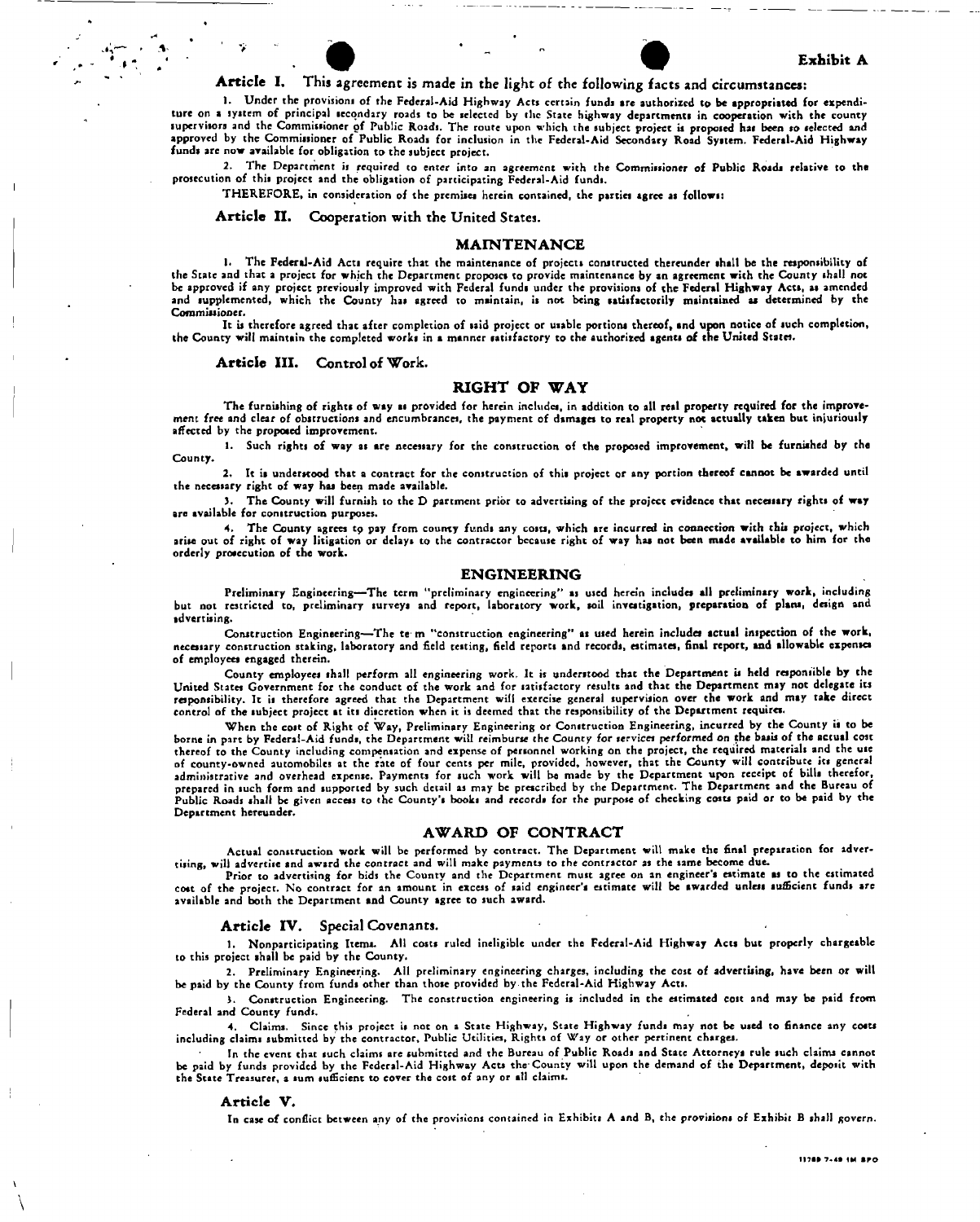## ARTICLE VI - Location of Project and Brief Description of Work Proposed:

. Approved Federal-aid Secondary Project S-6l8(3), in Santa Clara County, covering proposed four-lane grading, surfacing and railroad overhead (Stage Construction of ultimate six-lanes) on ALMADEN ROAD over the Southern Pacific Railroad, south of San Jose, net length 1.3. miles.

ARTICLE VII - Funds to be Used for the Project:

1. The estimated cost of the project covered by this Agreement is: Nonpartlcipating Participating Total

|                                           | Monhar are papas the variation and |                           | 10011                     |
|-------------------------------------------|------------------------------------|---------------------------|---------------------------|
| Contract Items                            | \$331,979.50                       | \$417,677.00              | \$749,656.50              |
| Supplemental Work<br>Subtotal             | 750.00<br>9332,729.50              | 49,463,00<br>\$467,140.00 | 50,213,00<br>\$799,869.50 |
| Contingencies<br>CONTRACT TOTAL           | 16,670,50<br>\$349,400.00          | 23,360.00<br>\$490,500.00 | 40,030.50<br>\$839,900.00 |
| Preliminary Engr.                         | 800.00                             | 1,200.00                  | 2,000.00                  |
| Construction Engr.<br>$(State-turnished)$ | 600.00                             | 900.00                    | 1,500.00                  |
| <b>TOTAL</b>                              | \$350,800,00                       | \$492,600.00              | \$843,400.00              |

2. On the basis of the above estimate, this project will be financed as follows:

| Federal-aid Secondary Funds                                             |  | \$277,953.00             |
|-------------------------------------------------------------------------|--|--------------------------|
| State Highway Matching Funds                                            |  | 204,825,00               |
| City of San Jose Contribution<br>County funds required for this project |  | 150,000.00<br>210,622.00 |
|                                                                         |  | 8843,400.00              |

County funds deposited to date for this project  $$239,144.00$ 

3. The actual funds for the project will be set up after the bids for the work have been opened, and shall be on the basis on contract prices. The amounts shown under the various categories of Paragraph 2, above, may be adjusted from time to time as the needs of the parties make it desirable, provided that the balances available in any category, the total estimated project cost, or the maximum legal pro rata are not exceeded. Any County Funds deposited in excess of requirements for this project will be transferred to other projects at the request of the Couhty, or refunded to the County.

4. The County agrees, within five days of being notified of the amount required to award a contract on the basis of the lowest satisfactory bid, to deposit with the Division of Highways the necessary matching funds not already deposited.

## ARTICLE VIII - Special Covenants:

1. This project has'been approved by the Bureau of Public Roads as stage construction of the six-lane facility ultimately, proposed. The County agrees to complete the improvement to the final stage with or without Federal participation when traffic warrants the provision of additional lanes.